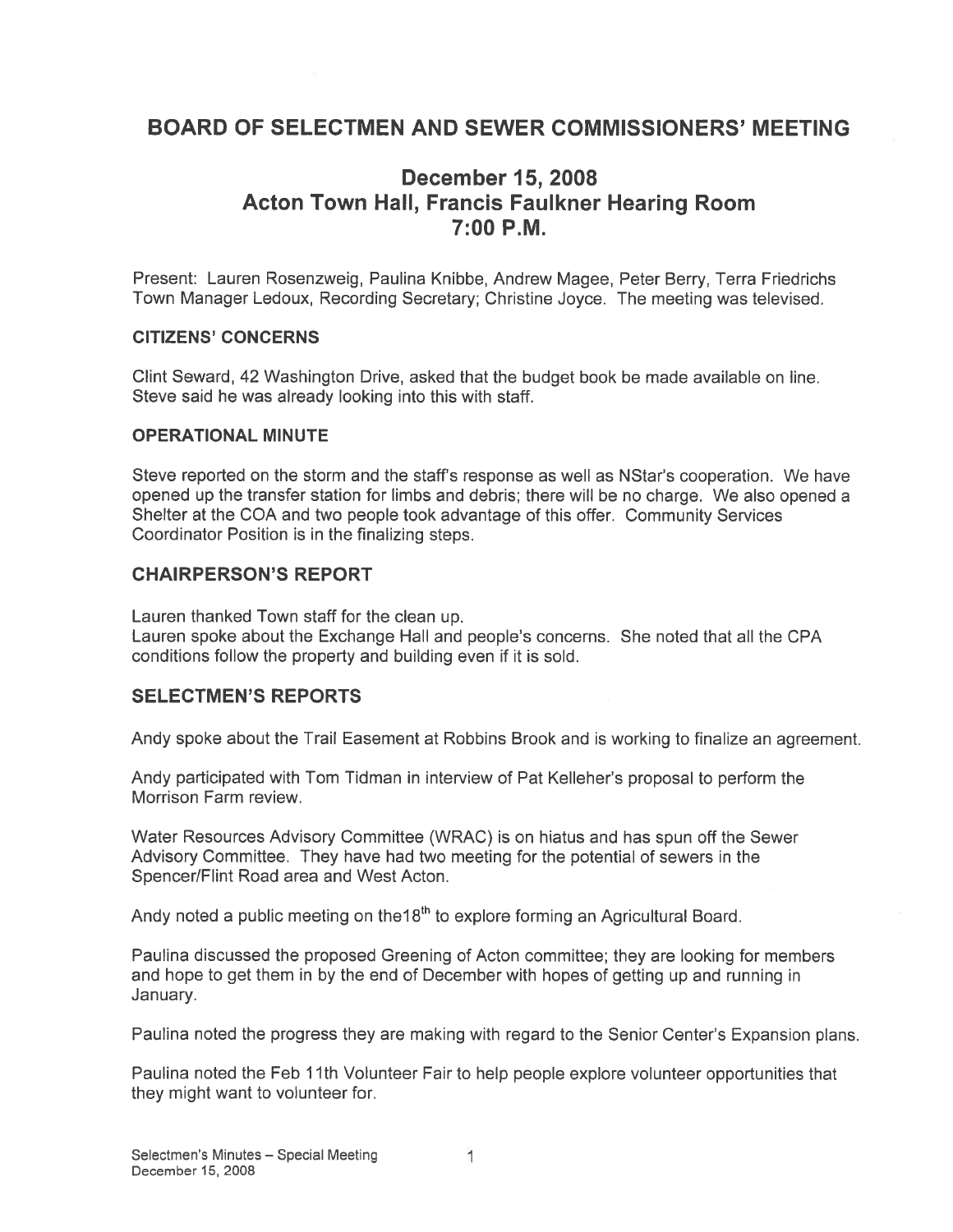Peter noted he has not made the meetings but has reviewed the minutes of the Sewer Advisory Committee and <sup>a</sup> potential Flint/Tuttle, West Acton sewer study funding request.

Peter also reported CPC meeting. The Committee has reviewed all proposals and will have Town Counsel review for project eligibility.

Peter noted the meeting regarding saving Exchange Hall.

Terra added to Paulina's note about the Green Advisory Board by saying that Green Acton, the unofficial group of folks interested in greening Acton has been meeting at the Half Moon Hill. The group is open to all. They have <sup>a</sup> long list of ideas and are forming groups to work on the highest priority ideas.

Terra spoke about the EDC's public brainstorming meeting to discuss what the EDO should do this year. There was <sup>a</sup> large number of people and <sup>a</sup> large list of ideas of what they should be doing. After the brainstorming meeting, the EDC met to refine the list of items to work on. The EDC will be presenting the list to the larger public group on January 22nd.

Terra indicated that the Wright Holden House has been boarded up and that the Historical Commission will be giving <sup>a</sup> tour of it tomorrow. She thanked the donors for donating the plywood and construction supplies.

Terra said the Cable Committee appears to have come to agreemen<sup>t</sup> with their consultants and is expected to be getting them on contract shortly.

Terra asked about the review by the Open Space Committee of the land clearing bylaw. Andy said the meeting did not ge<sup>t</sup> to the issue because of quorum problem.

Design Review Board (DRB) will be coming forward with proposed changes to their Charter, to expand their purview to multi-unit housing.

Lauren reported on League of Women Voters meeting about Town Meeting. They have reported back and the meeting was very well attended. Most comments were well received.

Lauren discussed TAC's working on ideas for <sup>a</sup> shuttle at the Train Station.

## PUBLIC HEARINGS & APPOINTMENTS

Steve presented his budget to the Board. Steve noted his approach to the project was as <sup>a</sup> team. He and staff worked on it every Tuesday and Thursday. Steve noted the in-house projects, recycling of propane tanks, and the hiring of the HR Director and <sup>a</sup> Community Services Coordinator. Budget for level services is \$27,546,920.89.

General Fund Capital Requests come to \$743,500.

Non-General Fund Capital, total \$1,125,550.

Steve noted the Budget Drivers as well as the FY10 Municipal Budget.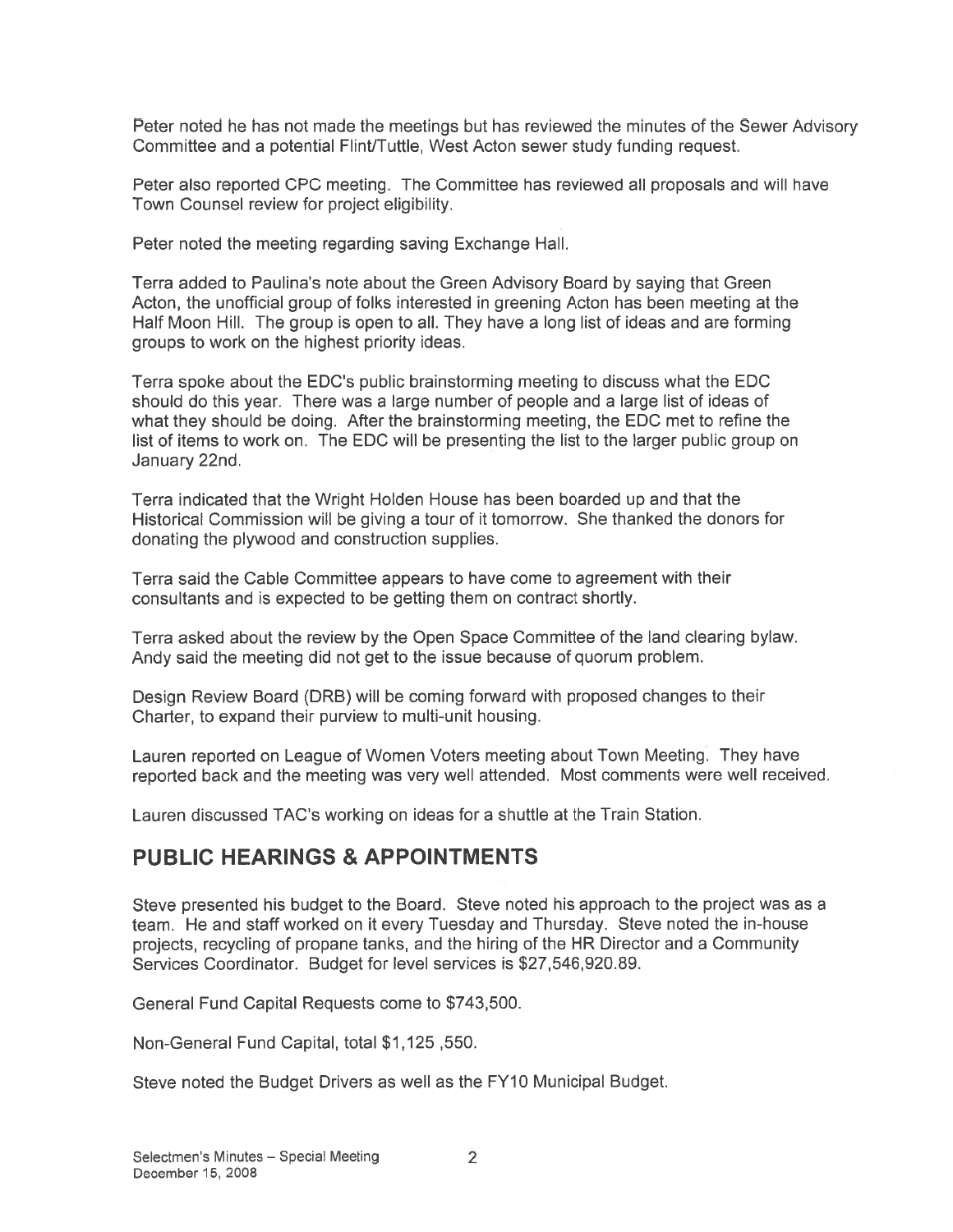Lauren thanked staff for the work on the presentation.

Peter was looking at the ALG Spreadsheet; Steve noted that there are other things added into it.

Lauren thanked Steve for <sup>a</sup> full picture budget and to the staff that helped.

Paulina thanked Steve for taking a creative way to look at the process in his preparations of the budget.

Andy asked about the milestones in the schedule. Steve spoke about Budget Saturday scheduled for January 12<sup>th</sup>; we may not know what the impact of FY10 State cuts will be at that time.

Dote' spoke about employees working harder and hopes that people won't sugges<sup>t</sup> or make comments about the reductions in town employee's salaries and hoped that no one would do that to the Town's employees.

Charlie Kadelc asked about monies from Avalon Project, Steve noted that they are dedicated for use for public safety.

Bob Evans asked what we would gain by changing the Ambulance funding mechanism.

### ALG Discussion

Lauren updated the Board on the impacts upon our budgets. Lauren reviewed the ALG Forecast. They disagreed about tapping in to the Health Insurance monies. There is hesitancy about doing that at this time. The Health Insurance is estimated to go up 10%.

Terra requested the budget to be provided in Excell.

Peter asked several questions about the ALG Plan. Peter asked about budgets going up as well as tax bills increasing. Peter noted we need to have reductions for the next three years.

Terra spoke about the importance of having <sup>a</sup> plan for where we might want to cut. She wants us to have <sup>a</sup> way to prioritize services, including figuring out <sup>a</sup> method to know how much staff time is spen<sup>t</sup> doing certain things, so we can decide if we want/need them to do those things, or do other things. She gave an example that by using such <sup>a</sup> method, staff at Town Hall might be used at the Library instead.

Terra said that we need to be careful about using our reserves. She wants FinCom to survey other towns about use of Reserve Funds. Steve Noon suggested towns won't know for sure until after they see what state aid will do. He suggested they wait until January. Terra agreed.

Terra wants to see <sup>a</sup> consistent set of documents over time, including income statements, balance sheets, and standard accounting documents.

A member of the AVG pointed out that Steve's presentation had bottom line totals that included debt and the ALG spreadsheets exclude debt. He requested that the two sets of documents use the same calculation method.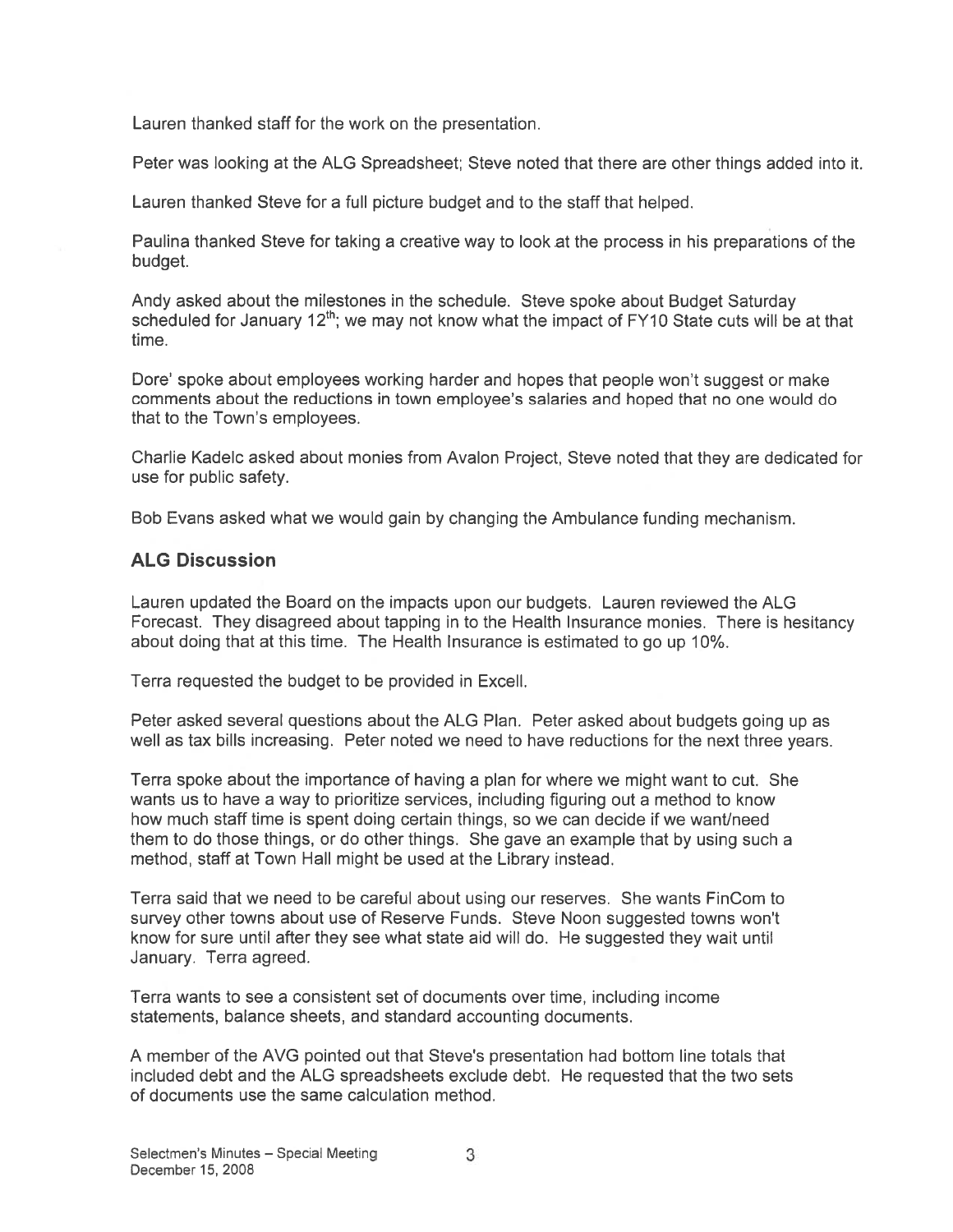### NOT YOUR AVERAGE JOE'S MANAGER CHANGE

Manager Change — Andy spoke about their record of no violations, and thanked them for it. Andy asked about the frequent Manager changes.

Peter asked about parking issues, Not Your Average Joe's does not ge<sup>t</sup> any complaints.

Terra asked about opening another store, they said no, not at this time. ANDREW MAGEE — Moved to approve the Manager Change. TERRA FRIEDRICHS — second. UNANIMOUS VOTE.

### 88 CHAMPS LLC, SITE PLAN #10/2/08-416, 525 MAIN STREET

The Engineer said that they have been working with the Design Review Board to address their comments. Lauren was concerned about plantings.

Paulina noted that they would make <sup>a</sup> contribution to the sidewalk fund instead of them building <sup>a</sup> sidewalk. She urged them to pu<sup>t</sup> the sidewalk back in the <sup>p</sup>lan. The Engineer noted that the sidewalks were not shown on that property. Town Planner Roland Barti felt we need <sup>a</sup> sidewalk there. Andy urged the petitioner to install the sidewalks rather than contribute to <sup>a</sup> fund. Andy suggested <sup>a</sup> row of white pines be planted along the southern property line.

Lauren asked for the full elevation and noted the DRB reviewed this and worked with the applicant.

Peter spoke about the construction conditions, dust control, trash. Roland said that they could pu<sup>t</sup> conditions in to the decision to address those issues.

Terra spoke about the dates missing on the comments, and inclusion of the DRB suggestions regarding size of trees. She also wanted sidewalks.

Abutters spoke. Mr. Doncaster went over his list of requests and concerns. Lauren asked about the placement of the dumpster and could it be placed in <sup>a</sup> different place. The engineer said it is where it is now and they don't have plans to move it.

Mr. Beck, an abutter and member of Franklin Place Owners Board, talked about traffic from that location already impacting Franklin Place.

PAULINA KNIBBE — Moved to Close the public hearing and take under advisement. ANDREW MAGEE — second. 4-1 Terra Friedrichs Nay, Motion Passes.

### HEALTH INSURANCE TRUST

Peter spoke about our Insurance Trust. They anticipate <sup>a</sup> revised spreadsheet toward the end of December. Peter spoke about the Group Insurance Commission and the possibility of enrolling municipal employees in the State's plan. We would need to negotiate with the collation of unions as <sup>a</sup> beginning to go into the Group Insurance program.

Steve Noon asked for clarification of an item on the Spreadsheet.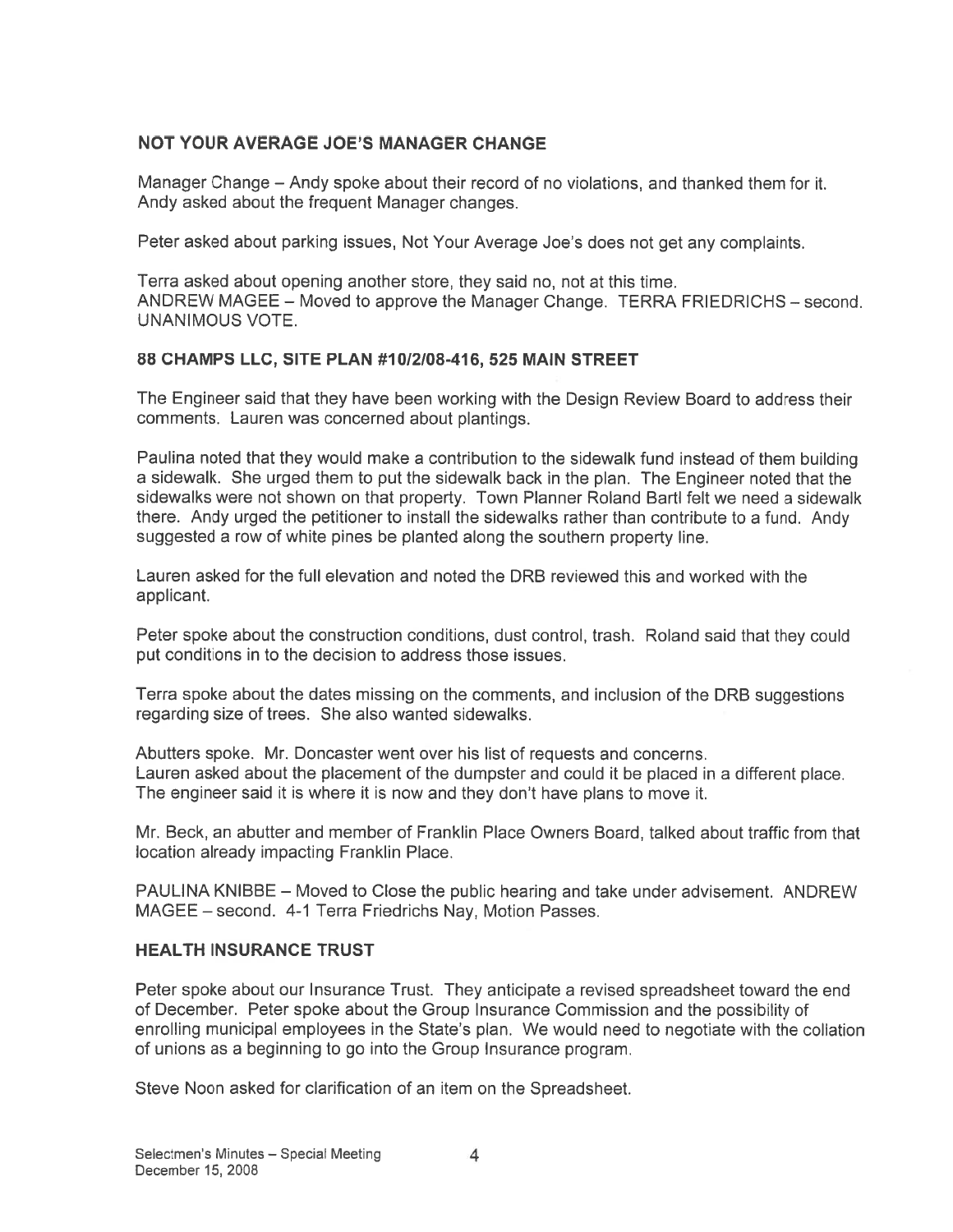Charlie Kadlec asked Peter about estimate of savings would decrease the retiree's portion of <sup>75</sup> or 80% until they are covered by Medi Care at age 65.

#### PARKING GARAGE COMMITTEE DRAFT CHARGE

Peter created <sup>a</sup> Draft Charge to be discussed by the Selectmen.

Terra said that she felt that the committee should have more people "from" the impacted area of town. She said that she go<sup>t</sup> feedback from residents and members of the Historic District Commission specifically asking that more members from South Acton be included. It was decided that the "members at large' could be residents of South Acton. She asked that the HDC be represented on the committee.

Andy asked if we were asking for recommendation or <sup>a</sup> report.

Charlie Kadlec offered to send <sup>a</sup> notice out on the AVG e-mail list.

PAULINA KNIBBE - Moved to accep<sup>t</sup> the Draft Charter as modified by Andy Magee and Lauren. ANDREW MAGEE — second. 4-1 Terra Friedrichs Nay, Motion Passes.

#### TRENCH FEES

Lauren asked about cost to the Town, Steve said they have looked at this. The Bldg. Commissioner over sees this MGL. The Board wanted to raise the first fine to \$250.00. The Board could raise it in the future if required. ANDREW MAGEE — Moved to increase the first time violation fee from \$200.00 to \$250.00. LAUREN ROSENZWEIG — second. UNANIMOUS VOTE.

#### SELECTMEN'S BUSINESS

ANDREW MAGEE — Moved to close the Annual Town Meeting Warrant at the close of business on December 31, 2008. LAUREN ROSENZWEIG — second. UNANIMOUS VOTE.

#### OTHER BUSINESS None

#### CONSENT

Andrew Magee - Moved to accep<sup>t</sup> Consent with #24 Held. PAULINA KNIBBE — second.

Class I and II Car Dealer Licenses.

Acton Suzuki — needs work Hold the License. ANDREW MAGEE — Moved to approve license 2, Acton Ford, TERRA FRIEDRICHS — second.

License #6, Great Road Auto Imports they have issues that still need to be addressed Hold - ANDREW MAGEE – Moved to Hold. TERRA FRIEDRICHS – second.

ANDREW MAGEE – Moved to Hold #9. RRM LTD d/b/a Acton Toyota until signage is removed next to the street. TERRA FRIEDRICHS — second. TERRA FRIEDRICHS — Moved to approve Jazz Café' Licenses. ANDREW MAGEE — second.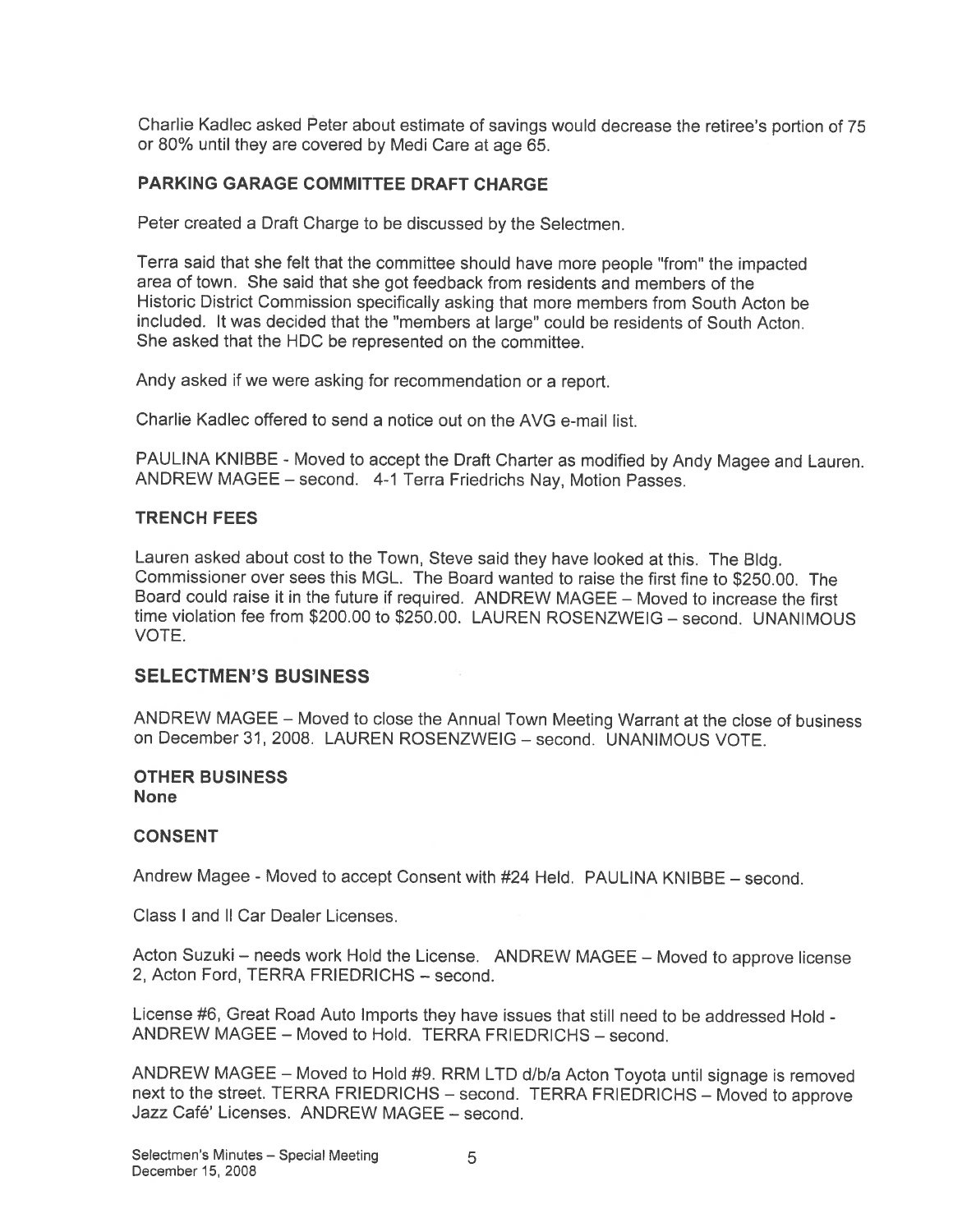All other Class I and II Licenses without problems or holds are renewed for 2009.

It was suggested that the Board gran<sup>t</sup> <sup>a</sup> temporary license to January 31, 2009 to complete compliance. Andy noted that the Zoning Officer if needed, needs to assess fines for zoning violations with regard to signs and other zoning issues raised during the licensing review.

ANDREW MAGEE — Moved to Grant extensions to Jan 31, 2009, for Licenses not in compliance to come into Compliance. PAULINA KNIBBE - second, UNANIMOUS

EXECUTIVE SESSION None Required

Christine Joyce, Recording Secty **Andrew D. Magee, Clerk** 

Date:  $2$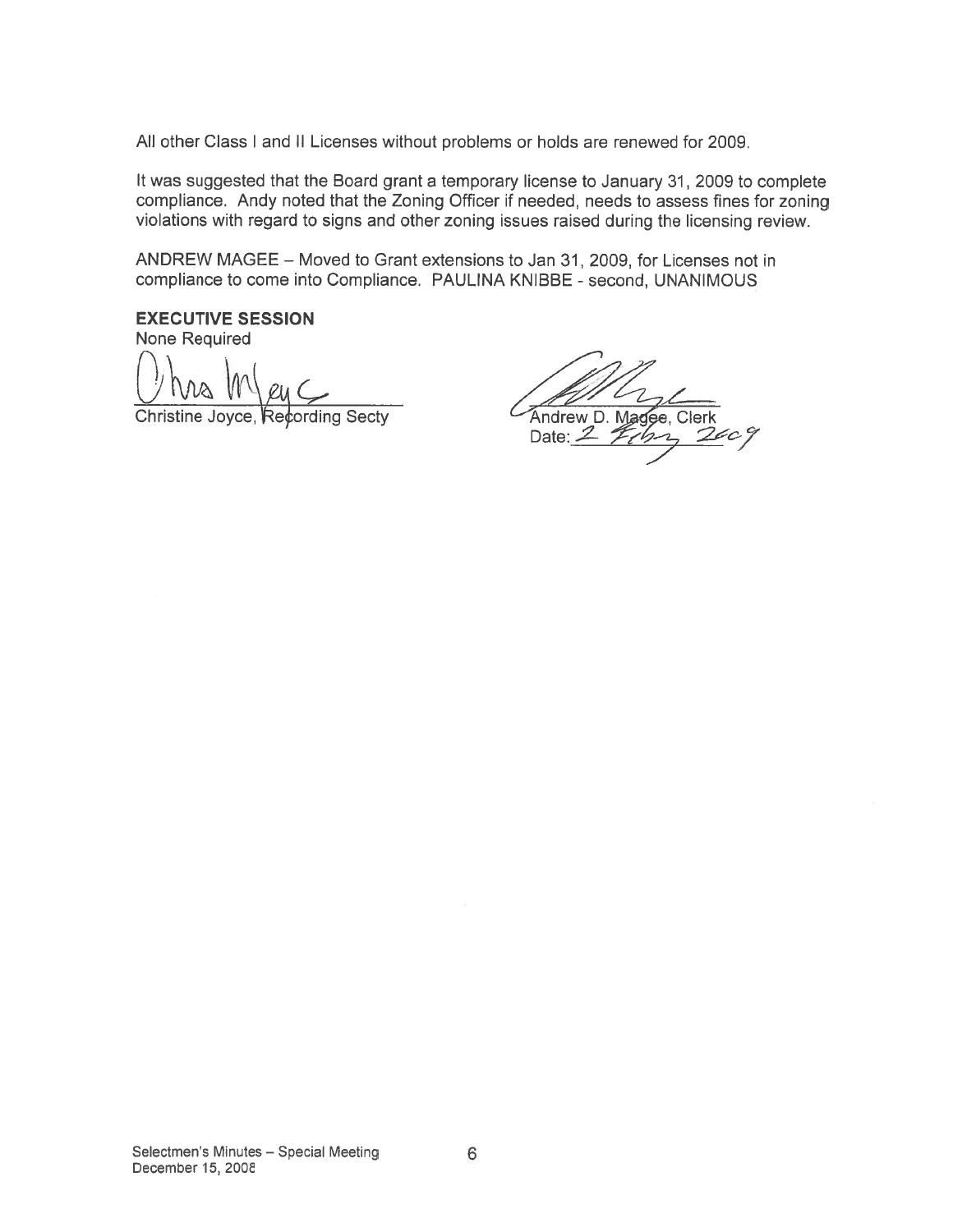# BOARD OF SELECTMEN & SEWER COMMISSIONERS' MEETING AGENDA

# Francis Faulkner Heating Room December 15, 2008 7:00PM

## I. CITIZENS' CONCERNS

## II. PUBLIC HEARINGS AND APPOINTMENTS

- 1. 7:05 CHAIRMAN'S UPDATE The Chair will briefly update the Board on Topics of interest
- 2. 7:10 OPERATIONAL MINUTE The Town Manager will provide <sup>a</sup> brief repor<sup>t</sup> on topics of interest
- 3. 7:15 SELECTMEN'S REPORTS Reports of Board Members
- 4. 7:30 TOWN MANAGER'S BUDGET PRESENTATION ISSUE: The Town Manager will presen<sup>t</sup> his Budget
- 5. 8:30 NOT YOUR AVERAGE JOE'S CHANGE OF LIQUOR MANAGER ISSUE: Request for Change in Liquor Manager. Enclosed <sup>p</sup>lease find materials in the subject regard, for Board consideration
- 6. 8:40 88 CHAMPS, LLC, SITE PLAN SPECIAL PERMIT #10/2/08-416, 525 MAIN STREET

ISSUE: Continued Site Plan hearing from November 17 & December 1, 2008. Enclosed <sup>p</sup>lease find materials in the subject regard, for Board consideration

## Ill. SELECTMEN'S BUSINESS

- 7. ALG UPDATE Enclosed <sup>p</sup>lease find materials in the subject regard, for Board consideration
- 8. HEALTH INSURANCE TRUST No Materials Enclosed
- 9. DRAFT CHARGE, SOUTH ACTON PARKING LOT Selectman Berry will discuss his Draft Charge with the Board
- 10. FEE APPROVAL, TRENCH PERMIT FEES AND FINES Enclosed <sup>p</sup>lease find materials in the subject regard, for Board consideration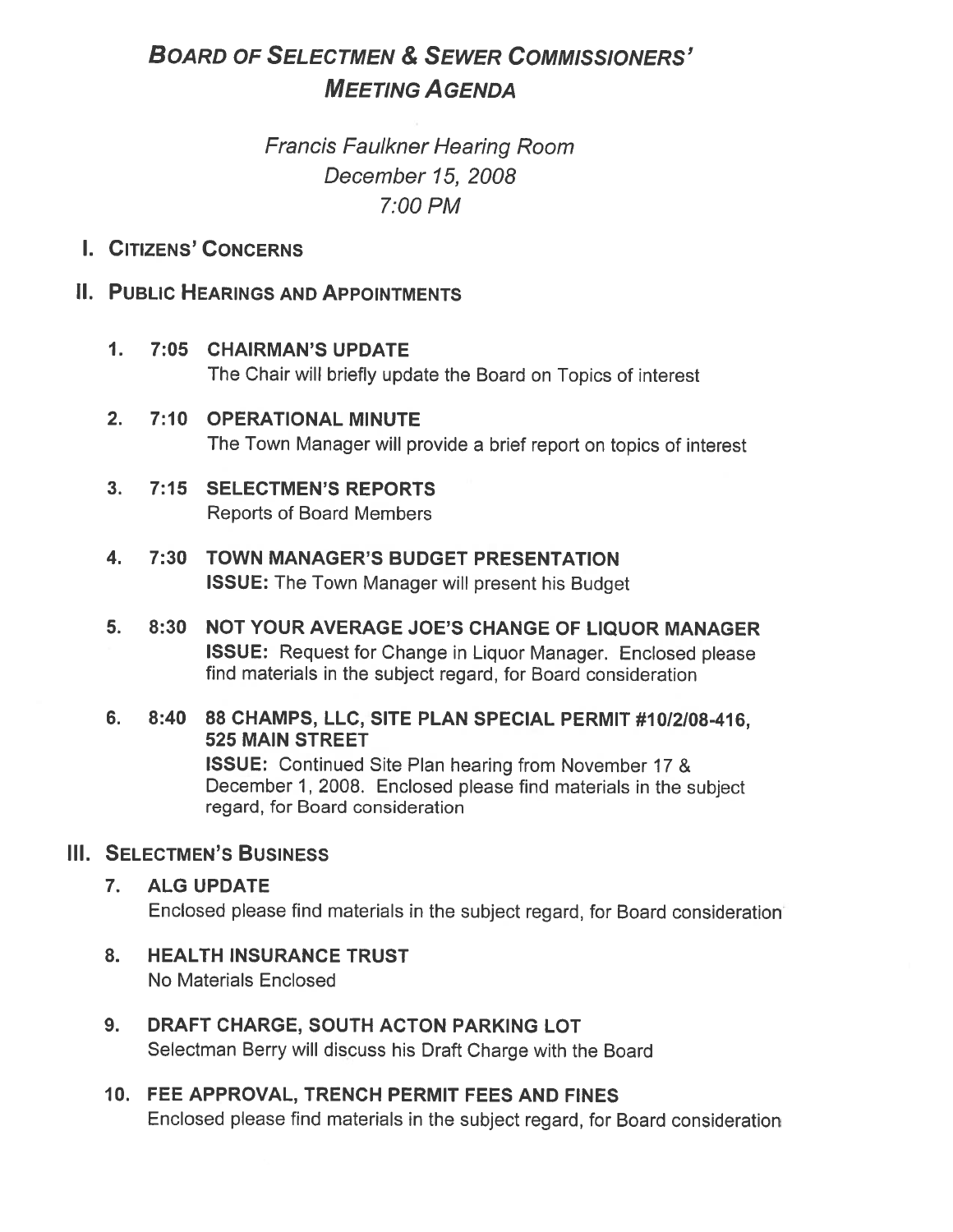## 11. OTHER BUSINESS

## IV. CONSENT AGENDA

## 12. ACCEPT GIFT, COUNCIL ON AGING

Enclosed <sup>p</sup>lease find <sup>a</sup> <sup>g</sup>ift of \$3,000.00 (60) \$50.00 <sup>g</sup>ift certificates to Donelan's Supermarket, from the Steinberg-Lalli Foundation to be used by Acton senior citizens through out this holiday season.

## 13. ACCEPT GIFT, RECREATION DEPARTMENT

Enclosed <sup>p</sup>lease find <sup>a</sup> <sup>g</sup>ift of auto detailing in the amount of \$1,000.00 from Wetherbee Plaza to be used to suppor<sup>t</sup> the 2009 Summer Concert Series at NARA and other special events at the Park.

## 14. ACCEPT GIFT, RECREATION DEPARTMENT

Enclosed <sup>p</sup>lease find <sup>a</sup> <sup>g</sup>ift of two one day Park passes valued at \$83.98, from Six Flags New England, to suppor<sup>t</sup> the 2009 Summer Concert Series at NARA Park

## 15. ACCEPT GIFT, RECREATION DEPARTMENT

Enclosed please find <sup>a</sup> gift of \$1,000.00 from Salerno's Restaurant to be used to suppor<sup>t</sup> the TJ O'Grady Skate Park Anniversary Event, 2009.

## 16. ACCEPT GIFT, RECREATION DEPARTMENT

Enclosed <sup>p</sup>lease find <sup>a</sup> <sup>g</sup>ift of \$150.00 from Graham & Harsip, Attorneys at Law, to be used to suppor<sup>t</sup> the 2009 Summer Concert Series at NARA Park.

## 17. ACCEPT GIFT, RECREATION DEPARTMENT

Enclosed please find <sup>a</sup> gift of \$1 15.00 donated from the Middlesex Chamber of Commerce for NARA Park Special Events.

## 18. ACCEPT GIFT, RECREATION DEPARTMENT

Enclosed <sup>p</sup>lease accep<sup>t</sup> <sup>a</sup> <sup>g</sup>ift of \$100.00 from Legends Sporting Goods for suppor<sup>t</sup> of Summer Concerts at NARA.

## 19. ACCEPT GIFT, RECREATION DEPARTMENT

Enclosed <sup>p</sup>lease accep<sup>t</sup> <sup>a</sup> <sup>g</sup>ift of \$1 00.00 from AAA Southern New England in suppor<sup>t</sup> of the Summer Concerts at NARA.

## 20. ACCEPT GIFT, POLICE DEPARTMENT

Enclosed please find <sup>a</sup> gift of Veterinary Dental Care for the Police canine, from Veterinary Dental Services.

## 21. COMMITTEE APPOINTMENT, ACTON COMMUNITY HOUSING CORPORATION, MR. BOB VAN METER, TERM, EXPIRE 6130/20010

Enclosed please find materials in the subject regard, for Board consideration